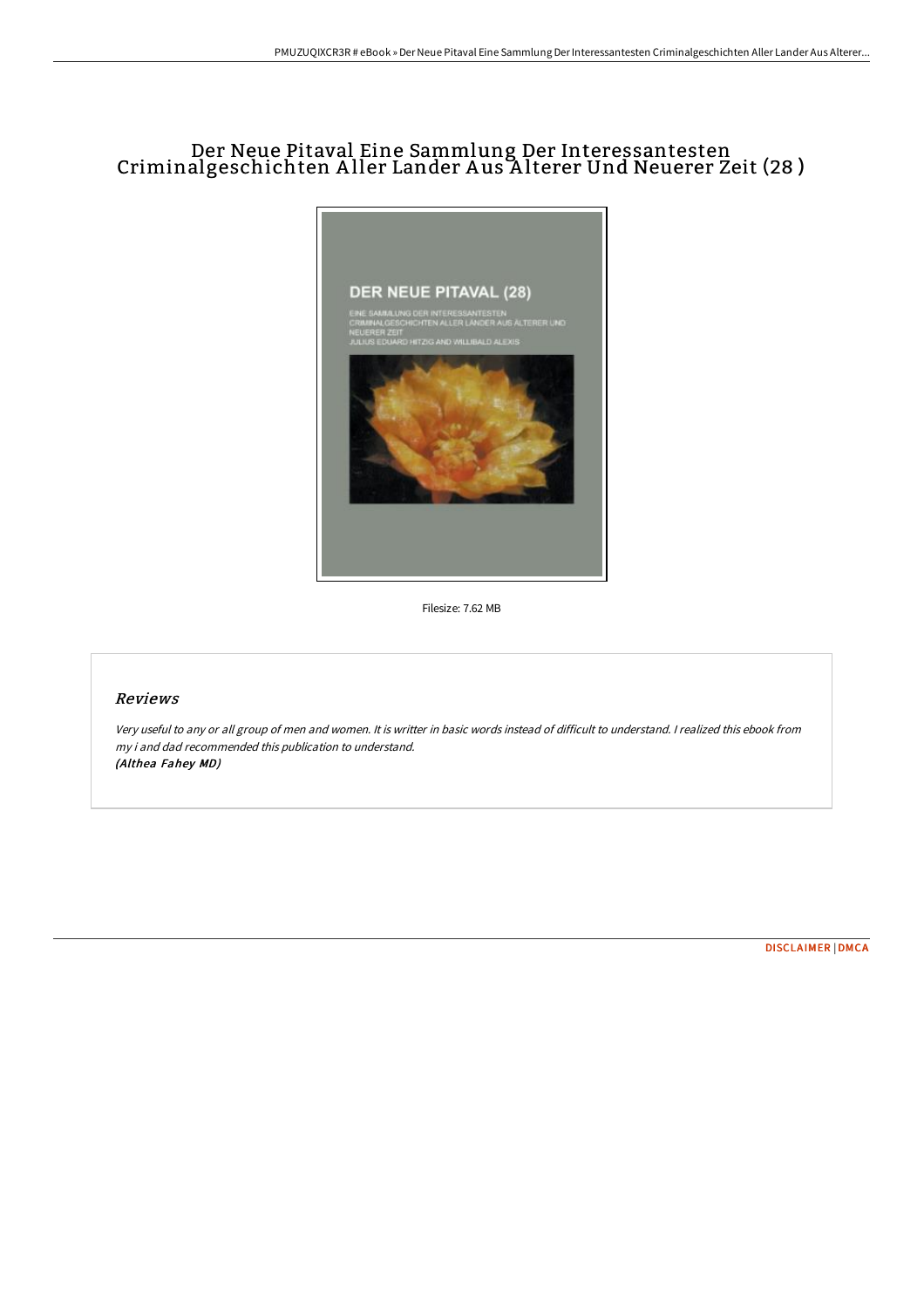## DER NEUE PITAVAL EINE SAMMLUNG DER INTERESSANTESTEN CRIMINALGESCHICHTEN ALLER LANDER AUS ALTERER UND NEUERER ZEIT (28 )



To download Der Neue Pitaval Eine Sammlung Der Interessantesten Criminalgeschichten Aller Lander Aus Alterer Und Neuerer Zeit (28 ) eBook, you should refer to the button under and download the document or gain access to other information that are related to DER NEUE PITAVAL EINE SAMMLUNG DER INTERESSANTESTEN CRIMINALGESCHICHTEN ALLER LANDER AUS ALTERER UND NEUERER ZEIT (28 ) book.

RareBooksClub. Paperback. Book Condition: New. This item is printed on demand. Paperback. 34 pages. Original publisher: Portland, Or. : Northwest Power Planning Council, 1997 OCLC Number: (OCoLC)181752052 Subject: Salmon stock management -- Economic aspects -- Columbia River Watershed. Excerpt: . . . Nevertheless, the inability to reliably quantify the economic value of some human values should be accepted as a limitation of economic analysis as applied to natural resource decisions, and probably for other areas of analysis as well. Economic analysis is only one of several considerations for policy makers, but it is an important one. Ignoring the economic implications of policy decisions is likely to result in ineffective policies and failure to meet objectives. It may be useful to point out another perspective on economic analysis that does not match any of the WRC concepts. That is a perspective of budgetary analysis; the allocation of a fixed budget to alternative uses. Clearly, there are aspects of this type of problem in the Councils mandate from the Gorton Amendment, given the Bonneville spending agreement and the limited scope of activities to be included in the Councils cost-effectiveness determination. In this perspective, the scope of the costs to be considered would be limited to Bonnevilles budgetary expenditures and whether those funds are being used to obtain the maximum progress on a measure or measures of effectiveness. Such a limited analysis might have the potential of biasing the actions toward those that are funded through sources other than Bonneville or toward actions whose costs fall outside the budget agreement, such as decreased power revenues due to changes in system operation. It is important to recognize that there may be some differences in expectations regarding the scope of cost-effectiveness analysis. With that background we now return the Columbia River System Operation Review. This...

Read Der Neue Pitaval Eine Sammlung Der Interessantesten [Criminalgeschichten](http://bookera.tech/der-neue-pitaval-eine-sammlung-der-interessantes.html) Aller Lander Aus Alterer Und Neuerer Zeit (28 ) Online

Download PDF Der Neue Pitaval Eine Sammlung Der Interessantesten [Criminalgeschichten](http://bookera.tech/der-neue-pitaval-eine-sammlung-der-interessantes.html) Aller Lander Aus Alterer Und Neuerer Zeit (28 )